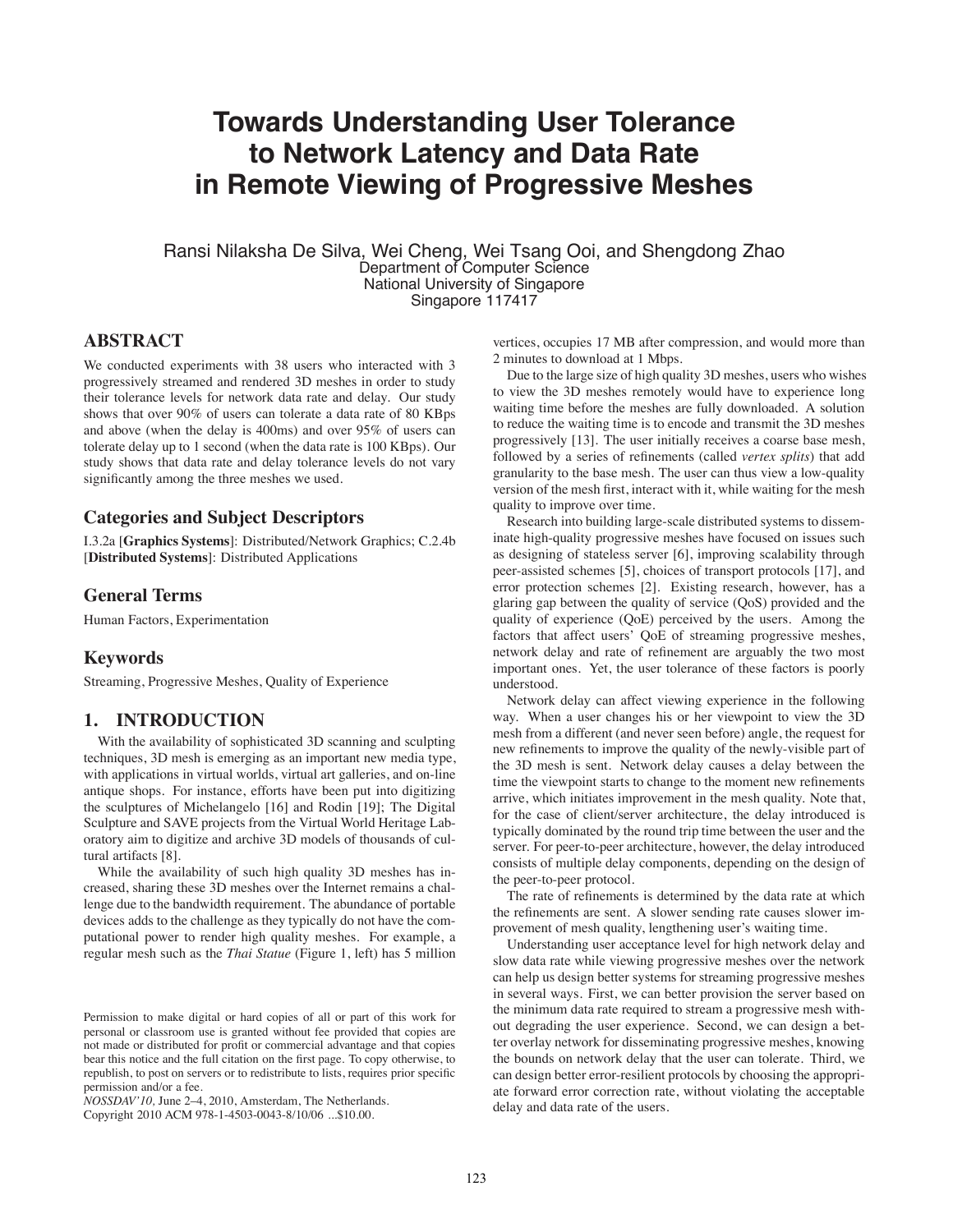Designing a study to measure the user tolerance level to network delay and data rate when viewing a progressively streamed mesh is challenging, since such tolerance levels can depend on many factors, such as the quality of the mesh, progressive coding structure of the mesh, the users' intention when viewing the mesh, and the camera angle and viewing distance between users' eyes and the mesh (which can be affected by zoom level, display size, etc). Even the tolerance level to network delay can depend on the data rate, and vice versa. A full-scale user study would have to vary each of these parameters, leading to a combinatorial explosion of the number of configurations.

While we think that such full scale study is necessary, we opt to start small and focus our study using three carefully chosen meshes with fixed zoom-level in a typical office environment. In our study, we vary the network delay while keeping the data rate constant, and vary the data rate while keeping the network delay constant. While we cannot generalize the results of our study to other scenarios, we believe our study is the first step towards better understanding of the user tolerance to network delay and data rate when viewing a progressively streamed mesh.

Our study of 38 users shows that over 90% of users can tolerate a data rate of 80 KBps or above when the delay is negligibly small (400 ms). Surprisingly, over 95% of users can tolerate delay up to 1 second when the data rate is sufficiently high (100 KBps). Our results also show that tolerance levels do not vary significantly among the tested meshes.

We structure the rest of the paper as follows. We discuss related user studies in Section 2. Section 3 describes our user study. Sections 4 and 5 presents the results of our experiments. We briefly discuss the findings in Section 6 and conclude in Section 7.

## **2. RELATED WORK**

We are not aware of any previous study on user tolerance level to delay and data rate in progressive mesh streaming. There are, however, many studies into user tolerance level to network delay of other multimedia data types.

The user acceptance level of networked delay to voice communication is well known. ITU-T G.114 standard suggests a maximum one way mouth-to-ear delay of 400ms, but a delay of at most 150ms is recommended [1]. For video conferencing, end-to-end delay of 250ms is widely accepted as the acceptable threshold [11]. A landmark study on video and audio synchronization by Ralf Steinmetz evaluates user tolerance level to skews in lip synchronization under various scenarios [22]. A skew between -80ms and +80ms is found to be acceptable to most users.

User tolerance level to network delay in multi-player networked games have also been studied. For first person shooting game, a study on Unreal Tournament 2003 have shown that a network latency of 100ms becomes noticeable to users, while a latency of 200ms becomes annoying [4]. For real-time strategy game, users are found to accept latency up to 800ms, although the gaming experience starts to degrade with latency beyond 500ms [21]. Similar studies have been conducted for sports games, where playability is found to degrade with latency of 500ms in Online Madden NFL Football) [20] and role playing games, where playability is found to degrade with latency of 1.25s in EverQuest 2 [12].

User acceptance level of data rate for watching video clips has also been studied. The data rate of a video is mainly affected by three encoding parameters – resolution, frame rate, and quantization. Apteker et. al studied the acceptability of video at different frame rate for a variety of video clips and found that in general a frame rate of 15 fps is barely acceptable and a frame rate of 5 fps is very unaccaptable [3]. McCarthy et. al investigated the trade off

between the encoding quality each frame with the frame rate of the video [18]. The study, focusing on sports video, found that users prefer higher quality than higher frame rate. Knoche et. al found that video resolution smaller than  $168 \times 126$  is unacceptable, especially with the encoding quality is high [15]. In contrast, for first person shooting games, Claypool et. al have found that frame rate has significant effect on player performance, compared to the resolution of the game. A game rendered at the frame rate of 7 fps is almost un-playable, but players still do well at a resolution of  $320 \times 240$  [7].

# **3. APPROACH**

To determine the user tolerance level to delay and data rate, we conduct the following experiment. We ask users to view a progressive mesh that is streamed from a server under a given delay and data rate configuration. The user is then asked to rate if he or she is satisfied with the streaming quality. We vary the mesh, delay, and data rate for each user. The details of the experiment is described in the rest of this section.

# **3.1 Meshes**

Three 3D meshes are chosen from the freely available Stanford 3D Scanning Repository<sup>1</sup>: Happy Buddha, Dragon, and Thai Statue (see Figure 1). These meshes vary in complexity (amount of vertices), orientation, and symmetry in space from the default viewing direction. *Happy Buddha* is the simplest mesh, is vertically oriented, and has a default viewing direction orthogonal from the face of the Buddha. From that direction, the mesh is asymmetric between front and back. The geometric shape of *Happy Buddha* is somewhat representative of human-like statues. *Dragon* is more complex and is horizontally oriented. The default viewing point is from the left side of the body. The *Dragon* is front-back symmetric relative to the default viewing direction. The geometric shape of *Dragon* is somewhat representative of most mammals. *Thai Statue* is the most complex among the three chosen meshes, composing of three identical sides, each with three different objects: a Goddess, an elephant, and a dragon, stacking vertically from top to bottom. These three sides connect to form a triangular cylinder. The default viewing direction is from a corner of the triangular cylinder. The *Thai Statue* is included as an example of complex compound mesh.



**Figure 1: Meshes used in our experiments. Left to right: Thai Statue, Dragon, and Happy Buddha.**

Each mesh is converted into a progressive mesh using OpenMesh <sup>2</sup> and encoded using the algorithm described by Cheng and Ooi [6], which is based on the work of Kim and Lee [14]. Each vertex split is encoded with 26 to 40 bits, depending on its level in the mesh. Thus, 1 KB of data roughly corresponds to 200 to 300 vertex splits. Details about each mesh is given in Table 1.

<sup>1</sup> http://graphics.stanford.edu/data/3Dscanrep/ 2 http://www.openmesh.org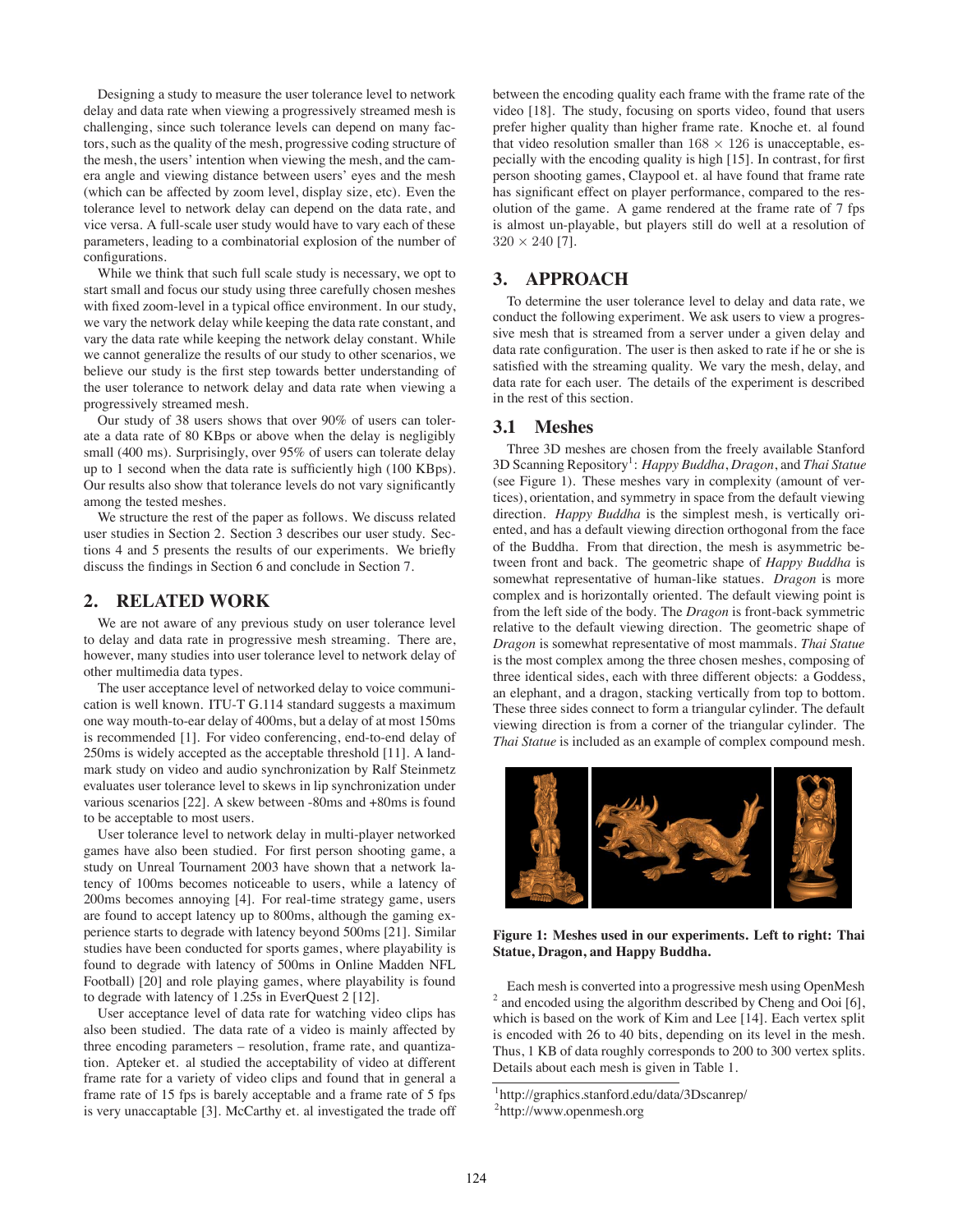| Name         |                   |            | Size of Base Mesh   Size of Base Mesh   Size of Refinements | Size of Refinements |
|--------------|-------------------|------------|-------------------------------------------------------------|---------------------|
|              | (Bytes)           | (Vertices) | (Bytes)                                                     | (Vertex Splits)     |
| Happy Buddha | 221 KB            | 13,436     | 2.0 MB                                                      | 530,216             |
| Dragon       | $\frac{1247}{18}$ | 15.992     | 12.1 MB                                                     | 3,593,608           |
| Thai Statue  | 253 KB            | 16.384     | 16.8 MB                                                     | 4.983.616           |

**Table 1: Properties of meshes used in experiments**

# **3.2 Experimental Setup**

The participants view the meshes on a PC with an Intel Core 2 CPU 6600 at 2.4GHz and 4 GB of RAM, equipped with an NVIDIA Quadro FX 3500 graphics card. The experiments are conducted in our research lab, which is similar to a typical cubicle-style office environment. The viewing client connects to a mesh streaming server through a simulated network. We use the network emulation (netem) tool to control the network delay and Linux traffic control (tc) to cap the data rate.

Each mesh is streamed using UDP over the simulated network using a view-dependent, receiver-driven protocol we previously presented [6]. To make sure that user tolerance levels are not effected by differences in base mesh transmission time, we load all base meshes from the local hard disk. Thereafter, progressive refinements are streamed under controlled network conditions.

#### **3.3 Procedure**

Before the user study begins, the participants were briefed about the keyboard commands to view and interact with the 3D meshes and were introduced to the user interface. The users were also given the following instruction:

For each of the test cases that is given to you, if the streaming quality is sufficient, please rate it as "accept" , otherwise, please rate it as "reject."

Each participant is then presented with the experiments in random order (i.e., either the delay experiment first or the data rate experiment first). Within each experiments, the test cases are presented in random order as well.

For each test case, when a participant clicks the "view" button, a new viewing window of size 800 *×* 800 pixels is opened and the corresponding 3D mesh is progressively streamed and rendered in the window. The participants can translate or rotate the mesh with six-degrees of freedom until they close the window. They can view the mesh multiple times if needed.

Since distance of the user's viewpoint to the mesh (zoom level) affects the tolerance level to delay and data rate, we fixed the zoom level in our experiments. The user's viewpoint is positioned such that the rendered mesh occupies about 3/4 of the viewing window.

When the participant is ready to rate his or her viewing experience, he or she gives a binary response by clicking on either the "accept" or the "reject" button. The participant is then presented with the next random test case.

The delay and data rate parameters are not revealed to the users.

#### **3.4 Pilot Study**

We conducted a set of pilot studies consisting of 5 to 10 users before the user study to find the proper experimentation range for delay and data rate.

We found that most users: (i) rejected all test cases that had data rates below 20 KBps, (ii) cannot distinguish between data rate changes of less than 20 KBps, (iii) cannot distinguish among data rates above 100 KBps, and (iv) rejected all test cases with delay over 4 seconds, (v) cannot distinguish among delays lower than 1 seconds.

**Table 2: Delay and data rate values for data rate tolerance experiment.**

| Test Case | Delay (ms) | Data rate (KBps) |
|-----------|------------|------------------|
|           | 400        |                  |
|           | 400        | 40               |
|           | 400        | 60               |
|           | 400        | 80               |
|           | 400        | 100              |

**Table 3: Delay and data rate values used for delay tolerance experiment.**

| Test Case | Delay (seconds) Data rate (KBps) |     |
|-----------|----------------------------------|-----|
|           |                                  | 100 |
|           |                                  | 100 |
|           |                                  | 100 |
|           |                                  | 100 |
|           |                                  | 100 |
|           |                                  |     |

# **3.5 Experiment Parameters**

Based on our pilot study, we have identified the range of data rate between 20 to 100 KBps and the delay of 1 second to 6 seconds for our user study. To eliminate the effects of data rate on the tolerance level of delay, and vice versa, we fixed the delay to an acceptable constant of 400 ms (well below the tolerance range based on the pilot study) when we vary the data rate. Similarly, we fixed the data rate at 100 KBps when we vary the network delay.

Since viewing of 3D meshes has a short session length (103 seconds on average for our experiments, comparable with the values reported previously [9]), we do not use the Method of Limits [10] for our experiments. In other words, we do not change the streaming parameters continuously until the user's tolerance level has been reached. Instead, we used multiple streaming sessions (i.e., test cases), and, in each session, the control variable was changed.

The data rate range and delay range chosen are summarized in Tables 2 and 3.

# **3.6 The Experiments**

**Participants** A total of 22 male and 16 female paid participants, aged 20 to 31, mostly from the university community participated in the experiment. Each participants is compensated monetarily for their time. None had any visual handicaps. Five of the participants have participated in our previous experiment [9] and have some previous experience with streaming mesh.

**Normalization** The procedure for the experiment is similar to that explained in Section 3.3, except that at the start of the user study, the user is asked to view the three meshes, streamed with a data rate of 120 KBps and delay of 400ms. These network parameters are far better than the test cases, and they were only provided for normalizing differences between user expectations. As mesh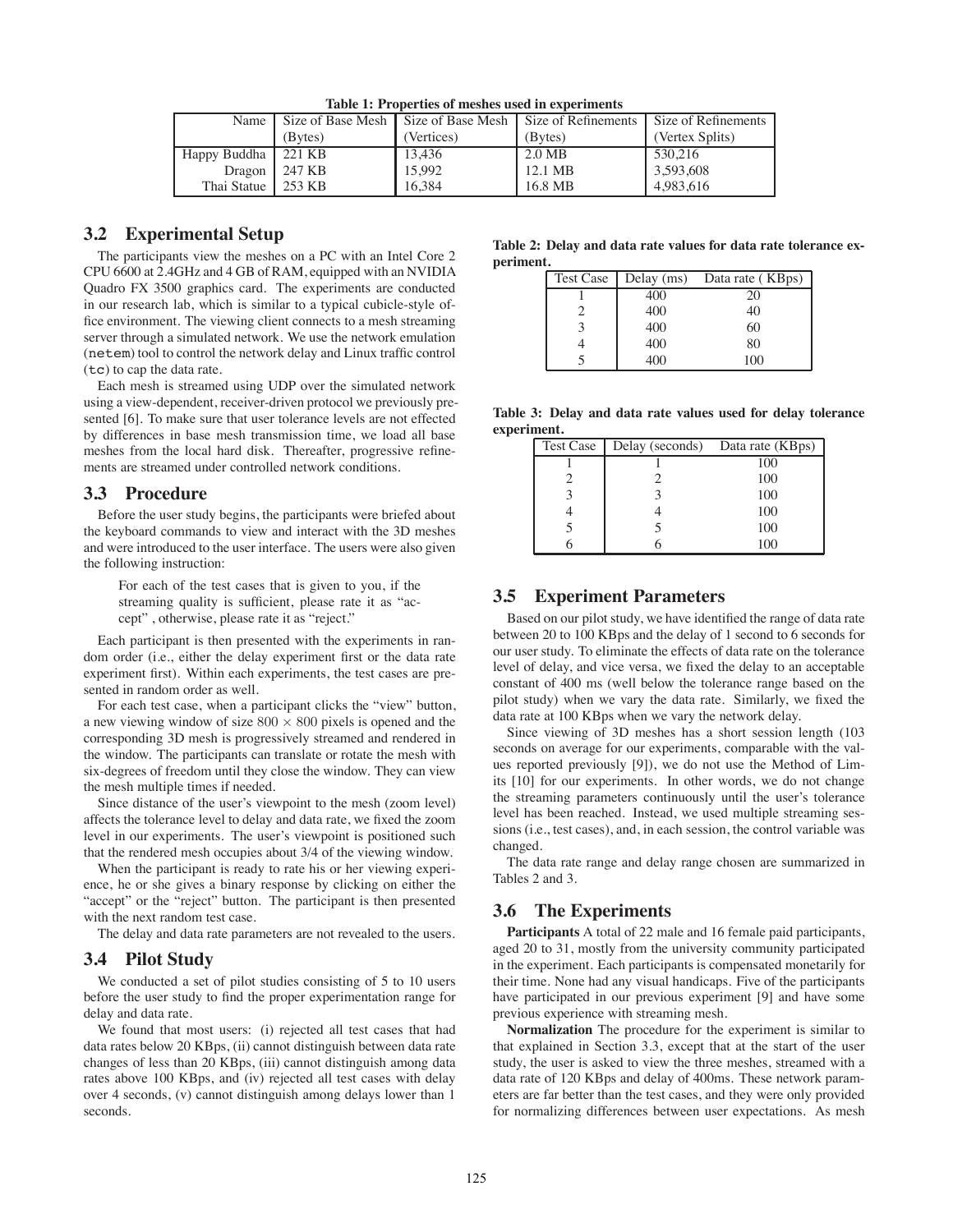streaming systems are not yet common, it is vital that all users have the same experience of what a good streaming experience should be. Only after viewing the three meshes for normalization, the user is given a random sequence of test cases.

**Data Sanitization** We assume that if a participant tolerates a test case with data rate of *R* for a given mesh, then the same participant would tolerate a data rate larger than *R* when viewing the same mesh. Similarly, if a participant tolerates a delay of *d* for a given mesh, the same participant would tolerate delay smaller than *d* when viewing the same mesh. To assure fidelity of the data analysis, if we encounter a response that is inconsistent with the assumption above from a participant for a particular mesh, we simply remove all responses for that mesh by that participant. Sanitization removes 32% of data from both experiments. Since this is not a small number, we also show the pre-sanitized results in this paper.

## **4. MAIN RESULTS**

Figure 2 (a) shows the user acceptance percentage graphs for the data rate experiment. The user acceptance percentage for a specific data rate is calculated by finding the percentage of users who mark that data rate as *acceptable*.

Figure 2 (b) is constructed using the minimum user acceptance percentage of each mesh for each data rate from Figure 2 (a). The figure shows that irrespective of the type of mesh, more than 90% of users can tolerate 80 KBps or above and that more than 80% of users cannot tolerate data rates below 20 KBps. Note that the rate of 80 KBps translates to roughly 16,000 - 24,000 vertex splits per second while the rate of 20 KBps is roughly 4,000 - 6,000 vertex splits per second for our meshes.

Results for the delay experiment are shown in Figures 3 (a) and (b). Figure 3 (a) shows that less than 5% of users can tolerate up to 6 seconds of delay for *Happy Buddha* and no user can tolerate 6 seconds of delay for *Dragon* and *Thai Statue*. A summary graph is shown in Figure 3 (b), which is constructed using the minimum user acceptance percentage for each delay from Figure 3 (a). The plot shows that irrespective of the type of mesh, more than 95% of the users can tolerate delay of 1 second and that about 90% of users cannot tolerate delays more than 5 seconds.

Another observation we had is that user data rate and delay tolerance levels have very little variability over the three different meshes tested, despite their diversity in terms of shapes and complexity. This observation can be seen in trend curves in Figure 2 (a) and Figure 3 (a). More user studies are needed with different meshes before a solid conclusion is reached.

# **5. ADDITIONAL EXPERIMENTS AND RE-SULTS**

#### **5.1 Pre-sanitization**

To verify that sanitization of data (Section 3.6) does not affect our main conclusion, we plotted the corresponding graph of Figures 2 and 3 before data sanitization in Figure 4. The figure shows that the general trend of tolerance level is still similar. An interesting observation is that more users rate the data rate of 60 KBps as acceptable than 80 KBps, indicating that perhaps the users cannot significantly distinguish between data rate above 60 KBps.

## **5.2 Trading off between delay and data rate**

We included an additional set of test cases (shown in Table 4), where we varied both the data rate and delay in the study. This set of test cases, called the *trade-off experiment*, is presented with

the other two tolerance level experiments in random order to the participants.

**Table 4: Delay and data rate value used for the trade-off experiment**

| Test Case | Configuration 1         | Configuration 2         |
|-----------|-------------------------|-------------------------|
|           | (delay, data rate)      | (delay, data rate)      |
|           | $(1s, 20 \text{ KBps})$ | $(2s, 40 \text{ KBps})$ |
|           | $(2s, 20$ KBps)         | $(3s, 40$ KBps)         |
|           | $(1s, 40$ KBps)         | $(2s, 60$ KBps)         |
|           | $(2s, 40$ KBps)         | $(3s, 60$ KBps)         |

We designed this experiment to find out if participants had a preference for better data rate and worst delay values or lower data rate and smaller delay values, when neither delay nor data rate tolerance levels could be met. In this experiment, participants are asked explicitly to compare, for each test case, two configurations and choose which configuration is preferable. The test cases are presented to the participant in random order. For each test case, the participants are presented with two buttons, a left button, which triggers the streaming and rendering of a mesh using Configuration 1, and the right button, which triggers the streaming and rendering of the same mesh, using Configuration 2. Only one configuration can be active at one time, but the participants can go back-and-forth between the two configurations as many times as they like. Once the participant is ready to decide, he or she can select which configuration they prefer, and they will be presented with the next test case in the user interface. Again, the delay and data rate parameters of the experiments are not revealed to the participants.

The results are plotted in Figures 5 (a)-(c). User preference percentage is calculated by finding the percentage of users who prefer the higher data rate and higher delay values (i.e., Configuration 2 in Table 4) over the lower ones. Our results show that for Test Cases 1 and 2, there is a preference of 50% to 70% in favor of higher valued tuples, where as for Test Cases 3 and 4, the preference is towards lower valued tuples. The preference of one choice over the other is not overwhelming, and shows a more significant dependence on the 3D meshes being viewed compared to the tolerance-level experiments.

#### **6. DISCUSSION**

We find that, when the delay is negligibly small, the acceptable data rate is quite high. Even if we conservatively take the rate of 60 KBps, or 480 kbps, as the acceptable threshold, the data rate required is comparable to the current broadband upload bandwidth available in most household using cable modem (512 kbps). This finding points to considerable challenge for deploying peer-to-peer techniques to stream the mesh from another peer, until the upload bandwidth from homes improves. Streaming from multiple peers would be needed to support the high data rate requirement for progressive mesh.

The other finding is more encouraging. We find that when the data rate is sufficiently high, the delay tolerated by the user is about 1 second. This delay is much higher than the tolerable delay in other interactive applications, such as video conferencing and multiplayer games. The reason for such high tolerance, we believe, is the progressive nature of the application. Whenever a user changes the viewpoint, the display would change immediately and render the mesh at the new viewpoint. Any part of the mesh that is never seen before is still rendered, albeit at a lower quality. Thus, even if the refinement starts to appear one second later, we find that most users still find this acceptable. This finding points to more leeway in de-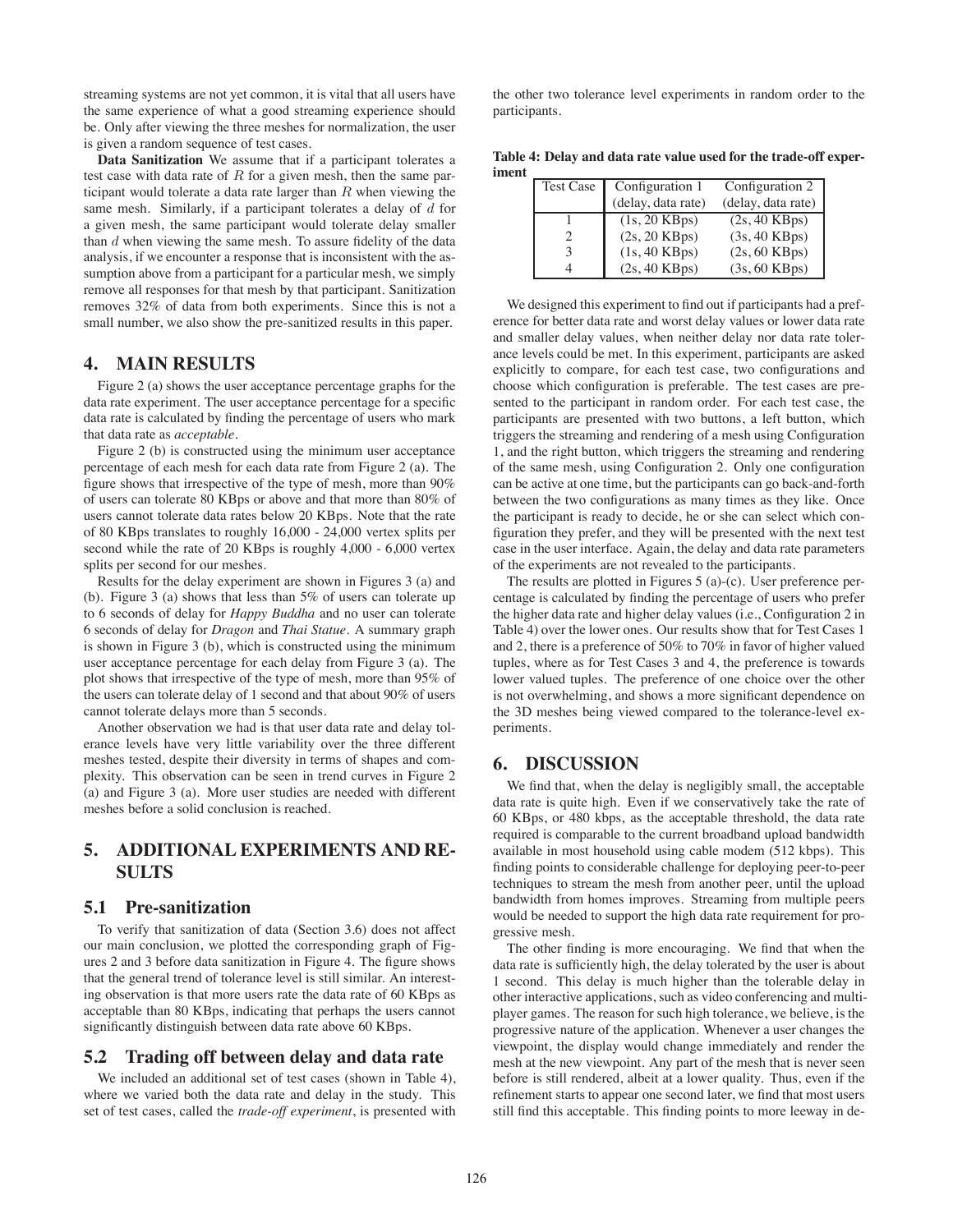

**Figure 2: User acceptance for data rate tolerance experiment (with sanitization)**



**Figure 3: User acceptance for delay tolerance sub-experiment (with sanitization)**

signing of peer-to-peer mesh streaming system, where a requesting peer can spend more time to discover other peers that can supply the mesh data needed, or allow the data to be forwarded multiple hops in an overlay network before reaching the requesting peer.

#### **7. CONCLUSION**

Our study is preliminary in nature. Focusing on three carefully chosen meshes, with a fixed zoom-level, we have found out how high can the network delay be in a progressive mesh streaming system before it is deemed unacceptable by users, but assuming that the data rate is acceptably high. Similarly, we have found out how slow can the mesh streaming rate be before it is deem unsatisfactory by users, but assuming that the delay is acceptably low. Our work presented in this paper, while does not explore the full set of parameters, has identified a region in the design space that is acceptable to the user.

More research is certainly needed to understand user tolerance level in other scenarios. The correlation between zoom level, display size, and tolerance level needs to be more carefully explored. User role and intention when viewing the meshes (e.g., a casual museum visitor, an expert archaeologist, or auction bidder) may also affect the expectation of viewing quality and thus their tolerance level. We plan to continue working towards this direction and hope that research community will join us as well.

# **Acknowledgement**

This project is supported by National University of Singapore Academic Research Fund R-252-000-306-112 and R-252-000-375-133.

# **8. REFERENCES**

- [1] ITU-T Recommendation G.114 one-way transmission time.
- [2] G. Al-regib, Y. Altunbasak, and J. Rossignac. Error-resilient transmission of 3D models. *ACM Trans. Graph.*, 24(2):182–208, 2005.
- [3] R. Apteker, J. Fisher, V. Kisimov, and H. Neishlos. Video acceptability and frame rate. *Multimedia, IEEE*, 2(3):32 –40, Autumn/Fall 1995.
- [4] T. Beigbeder, R. Coughlan, C. Lusher, J. Plunkett, E. Agu, and M. Claypool. The effects of loss and latency on user performance in Unreal Tournament 2003. In *Proceedings of NetGames '04*, pages 144–151, Portland, OR, Aug. 2004.
- [5] W. Cheng, D. Liu, and W. T. Ooi. Peer-assisted view-dependent progressive mesh streaming. In *Proceedings of ACM MULTIMEDIA '09*, pages 441–450, Beijing, China, Oct. 2009.
- [6] W. Cheng and W. T. Ooi. Receiver-driven view-dependent streaming of progressive mesh. In *Proceedings of NOSSDAV '08*, pages 9–14, Braunschweig, Germany, June 2008.
- [7] M. Claypool, K. Claypool, and F. Damaa. The effects of frame rate and resolution on users playing first person